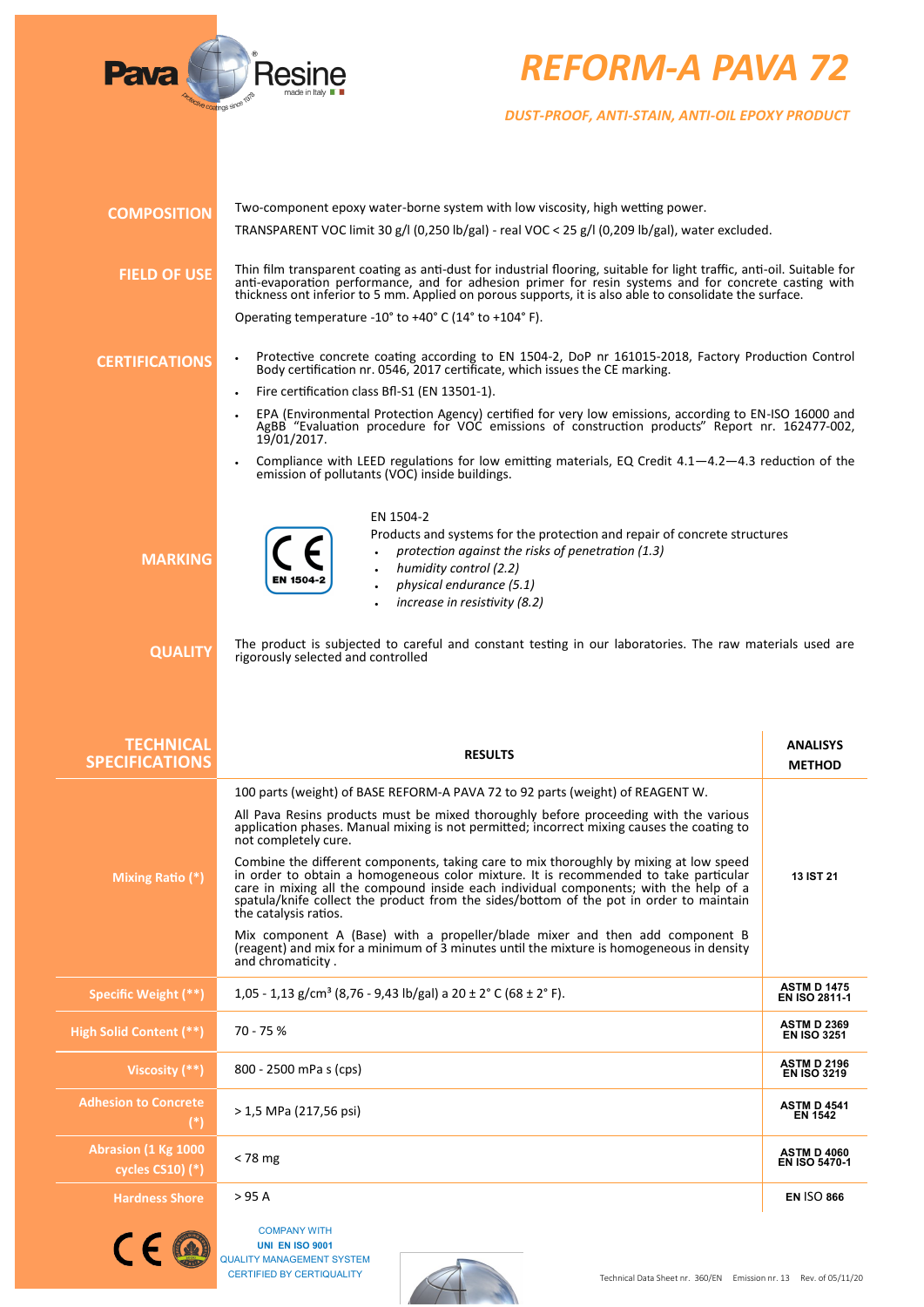## *REFORM-A PAVA 72*

| <b>TECHNICAL</b><br><b>SPECIFICATIONS</b> | <b>RESULTS</b>                                                                                                                                                                                                                                                                                                                                                                                                                                                                                                                                                                                                                                                                                                                                                                                                                                                                                                                                                                                                                                                                                                                                                                                                                                                                                                                                                                                                                                                                               | <b>ANALISYS</b><br><b>METHOD</b>        |
|-------------------------------------------|----------------------------------------------------------------------------------------------------------------------------------------------------------------------------------------------------------------------------------------------------------------------------------------------------------------------------------------------------------------------------------------------------------------------------------------------------------------------------------------------------------------------------------------------------------------------------------------------------------------------------------------------------------------------------------------------------------------------------------------------------------------------------------------------------------------------------------------------------------------------------------------------------------------------------------------------------------------------------------------------------------------------------------------------------------------------------------------------------------------------------------------------------------------------------------------------------------------------------------------------------------------------------------------------------------------------------------------------------------------------------------------------------------------------------------------------------------------------------------------------|-----------------------------------------|
| <b>Break Elongation</b>                   | < 2.0 %                                                                                                                                                                                                                                                                                                                                                                                                                                                                                                                                                                                                                                                                                                                                                                                                                                                                                                                                                                                                                                                                                                                                                                                                                                                                                                                                                                                                                                                                                      | $\prime$                                |
| Dilution (*)                              | With water (not frozen) with mixing ratio from $1:5$ to $1:2$ (resin : water, as anti-dust<br>coating) in relation to the surface (porosity, adsorption, etc.). Add slowly water and mix<br>porperly with a drill; if the surface is wet, reduce the quantity of water in the dilution.                                                                                                                                                                                                                                                                                                                                                                                                                                                                                                                                                                                                                                                                                                                                                                                                                                                                                                                                                                                                                                                                                                                                                                                                      | <b>13 IST 21</b>                        |
| <b>Mixture Duration (*)</b>               | Pot life of 60 - 70 min. at $20 \pm 2^{\circ}$ C (68 $\pm$ 2° F) and 50 $\pm$ 10% environmental humidity.                                                                                                                                                                                                                                                                                                                                                                                                                                                                                                                                                                                                                                                                                                                                                                                                                                                                                                                                                                                                                                                                                                                                                                                                                                                                                                                                                                                    | <b>13 IST 22</b><br><b>EN 9514</b>      |
| Drying Time (*)                           | Touch dry after 14-16 hours at 20 $\pm$ 2 °C (68 $\pm$ 2° F) and at 50 $\pm$ 10% nevironmental<br>humidity; full curing is reached after 4 to 7 days, depending on the temperature and<br>environmental humidity. Tendency to become matt and hazing with temperatures lower<br>than 10°C (50°F) and high environmental humidity (>70%).                                                                                                                                                                                                                                                                                                                                                                                                                                                                                                                                                                                                                                                                                                                                                                                                                                                                                                                                                                                                                                                                                                                                                     | <b>ASTM D 1640</b><br><b>EN ISO 866</b> |
| Recoating (**)                            | After 24-48 hours, depending on the temperature, the humidity of the surface (less than<br>4.5% - data measured with carbide hygrometer) and the existing amount of air change<br>rate.<br>For compatibility and overcoating please refer to our technical office.                                                                                                                                                                                                                                                                                                                                                                                                                                                                                                                                                                                                                                                                                                                                                                                                                                                                                                                                                                                                                                                                                                                                                                                                                           | <b>ASTM D 1640</b>                      |
| <b>Consumption</b><br>and Yield (*)       | (theoretical for each layer, as anti-dust coating) $0,100 - 0,150$ Kg/m <sup>2</sup> (379,9 - 569,8 ft <sup>2</sup> /gal)<br>Base + Reag. diluted product.                                                                                                                                                                                                                                                                                                                                                                                                                                                                                                                                                                                                                                                                                                                                                                                                                                                                                                                                                                                                                                                                                                                                                                                                                                                                                                                                   | <b>13 IST 03</b>                        |
| <b>Appearence of</b><br>the Film $(*)$    | Satin; yellowing under U.V. and with aging.                                                                                                                                                                                                                                                                                                                                                                                                                                                                                                                                                                                                                                                                                                                                                                                                                                                                                                                                                                                                                                                                                                                                                                                                                                                                                                                                                                                                                                                  | $\prime$                                |
| <b>Number of Layers</b>                   | For the anti-dust treatment two layers are recommended; one layer for concrete casting.                                                                                                                                                                                                                                                                                                                                                                                                                                                                                                                                                                                                                                                                                                                                                                                                                                                                                                                                                                                                                                                                                                                                                                                                                                                                                                                                                                                                      | $\prime$                                |
| <b>Tools Washing</b>                      | With nitro thinner.                                                                                                                                                                                                                                                                                                                                                                                                                                                                                                                                                                                                                                                                                                                                                                                                                                                                                                                                                                                                                                                                                                                                                                                                                                                                                                                                                                                                                                                                          | $\prime$                                |
| <b>Storage Life</b>                       | 12 months in original, well closed packing, in properly ventilated, dry place at a<br>temperature of not less than + $10^{\circ}$ C (+ $50^{\circ}$ F).<br>Do not expose the packages directly to the sun. Keep away from frost.                                                                                                                                                                                                                                                                                                                                                                                                                                                                                                                                                                                                                                                                                                                                                                                                                                                                                                                                                                                                                                                                                                                                                                                                                                                             | $\prime$                                |
| Preparation of<br><b>Surfaces</b>         | Sandblasting or excellent manual preparation (sanding and/or scraping of the parts which are perfectly<br>adherent to the substrate such as old paint peeling off, mold, oils, greases).<br>MOISTURE VAPOR TESTING: All concrete floors not poured over a proper moisture barrier, are subject to<br>possible moisture vapor transmission or hydrostatic pressure problems which can cause a coating system to<br>blister or fail. Before applying a coating system over a concrete floor which is on-grade or below grade, the<br>customer should be informed of this potential problem and given the option to have a qualified moisture<br>testing company perform calcium chloride test, or other tests, to give the proper reccomendations.                                                                                                                                                                                                                                                                                                                                                                                                                                                                                                                                                                                                                                                                                                                                             |                                         |
|                                           | For residual humidity values greater than or equal to 4.5% (measured with calcium carbide), see Uff.<br>Technical; even in the presence of rising damp from the support it is strongly recommended to consult our<br>Technical Office in order to ascertain the type and modality of this humidity, both as regards the quantity of<br>water in the liquid state and in the vapor state.<br>Any imperfections or irregularities that could compromise the final aesthetic effect must be corrected by<br>sanding and/or regularizing of the substrate before applying the subsequent products.<br>In the presence of cracking processes in the support, carefully check the nature of these phenomena: if due<br>to plastic shrinkage, and if due to stress-structural phenomena affecting the support itself. Both in the case<br>of static and dynamic cracks consult our Technical Office in order to intervene appropriately. No<br>responsibility can fall on the product in the event that these cracking processes affect the same as, according<br>to UNI EN 10966, these systems are not self-supporting.<br>Any traces of oil, grease, paint, varnish, efflorescence, etc. must be removed beforehand, as well as any<br>chalking or removable sections.<br>Before proceeding with the application of Pava Resine products, the preliminary treatment of all the critical<br>points is mandatory (possible cracks in the support, corners, edges, vertical folds, expansion and/or |                                         |
|                                           | Technical Data Sheet nr. 360/EN Emission nr. 13 Rev. of 05/11/20                                                                                                                                                                                                                                                                                                                                                                                                                                                                                                                                                                                                                                                                                                                                                                                                                                                                                                                                                                                                                                                                                                                                                                                                                                                                                                                                                                                                                             |                                         |

**THE SECTION**